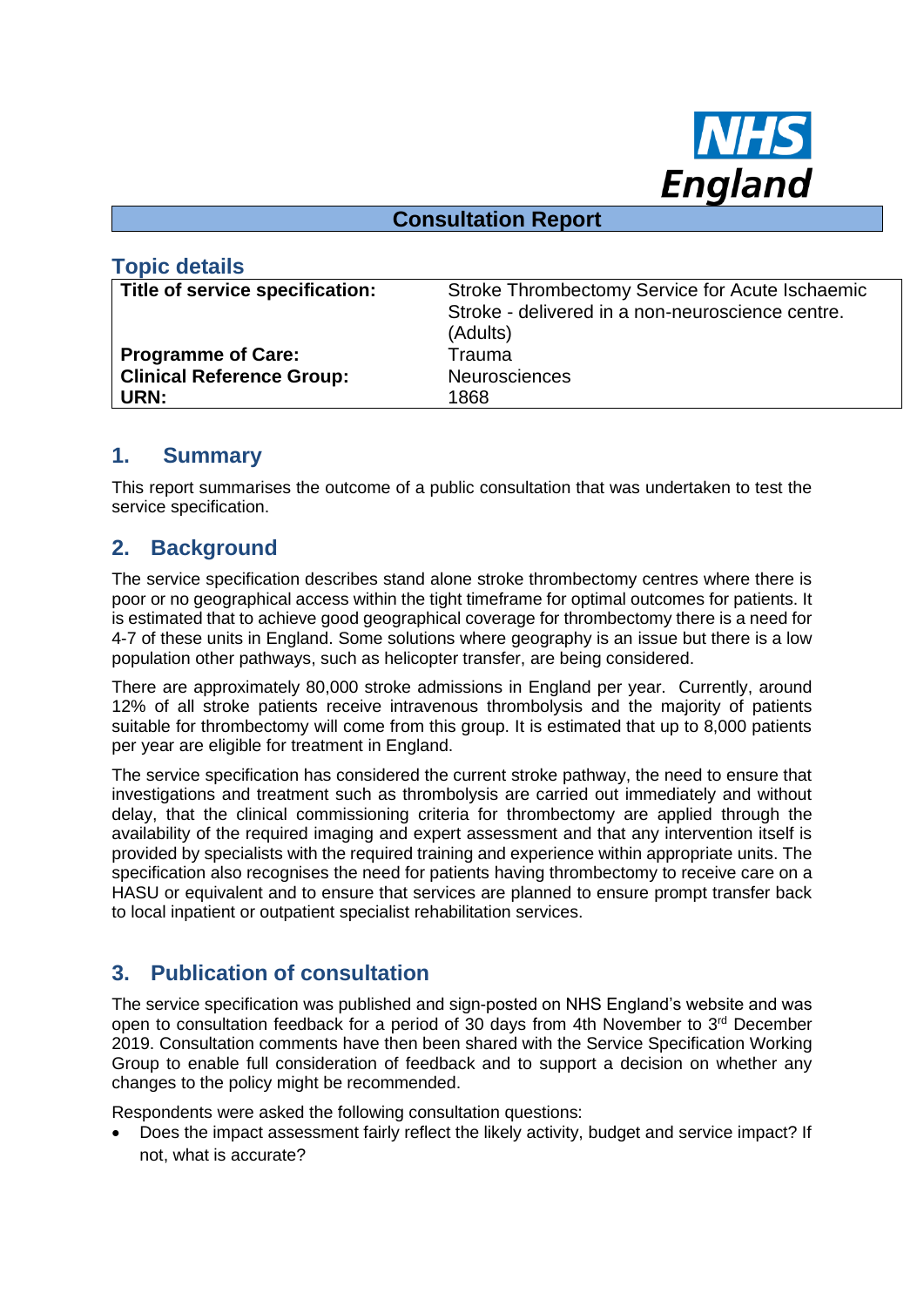- Does the document describe the key standards of care and quality standards you would expect for this service?
- Please provide any comments that you may have about the potential impact on equality and health inequalities which might arise as a result of the proposed changes that have been described?
- Are there any changes or additions you think need to make to this document, and why?

# **4. Results of consultation**

There were 23 responses to public consultation. 11 from clinicians, 2 from patients, 3 from service providers and a further 7 from other or unspecified sources.

Key themes:

- 17 respondents felt that the document adequately described the key standards of care required.
- There was a several response from critical care networks who felt there was an impact on critical care, particularly if patients were not transferred back rapidly and as these patients without thrombectomy would have been admitted to a stroke unit and not ACC. Therefore there is a pressure on ACC within a centre that provides thrombectomy that as not apparent before. This is more in relation to the impact felt from the implementation of thrombectomy that has progressed within neuroscience centres.
- The neuro-anaesthesia and Adult Critical Care society raised concerns about access to neurocritical care where this was required for sicker patients. This is also part of the feedback received regarding changing where a service id delivered and the impact on the trust critical care infrastructure.
- Some wording changes to reflect operators should undertake 40 'intracranial' interventions so that it was clear competence had to demonstrate intracranial interventions to maintain skills.
- One clinician wanted clarity on the number of centres and whether this covered UK.
- There was concern that the impact assessment didn't reflect the cost of the service. The impact assessment confirms: Funding for the thrombectomy service was approved as part of policy 1627 Intra-arterial thrombectomy for proximal occlusion of the middle or anterior cerebral arteries which was approved by CPAG in 2017-18. Additional non-recurrent funding has been provided as part of the Long Term Plan to support the development of up to 7 non-neuroscience hyper-acute stroke centres (HASUs) to ensure equitable access to services across the country due to the critical 6 hour time frame from onset of symptoms to treatment.

#### **5. How have consultation responses been considered?**

Responses have been carefully considered and noted in line with the following categories:

- Level 1: Incorporated into draft document immediately to improve accuracy or clarity
- Level 2: Issue has already been considered by the CRG in its development and therefore draft document requires no further change
- Level 3: Could result in a more substantial change, requiring further consideration by the CRG in its work programme and as part of the next iteration of the document
- Level 4: Falls outside of the scope of the specification and NHS England's direct commissioning responsibility